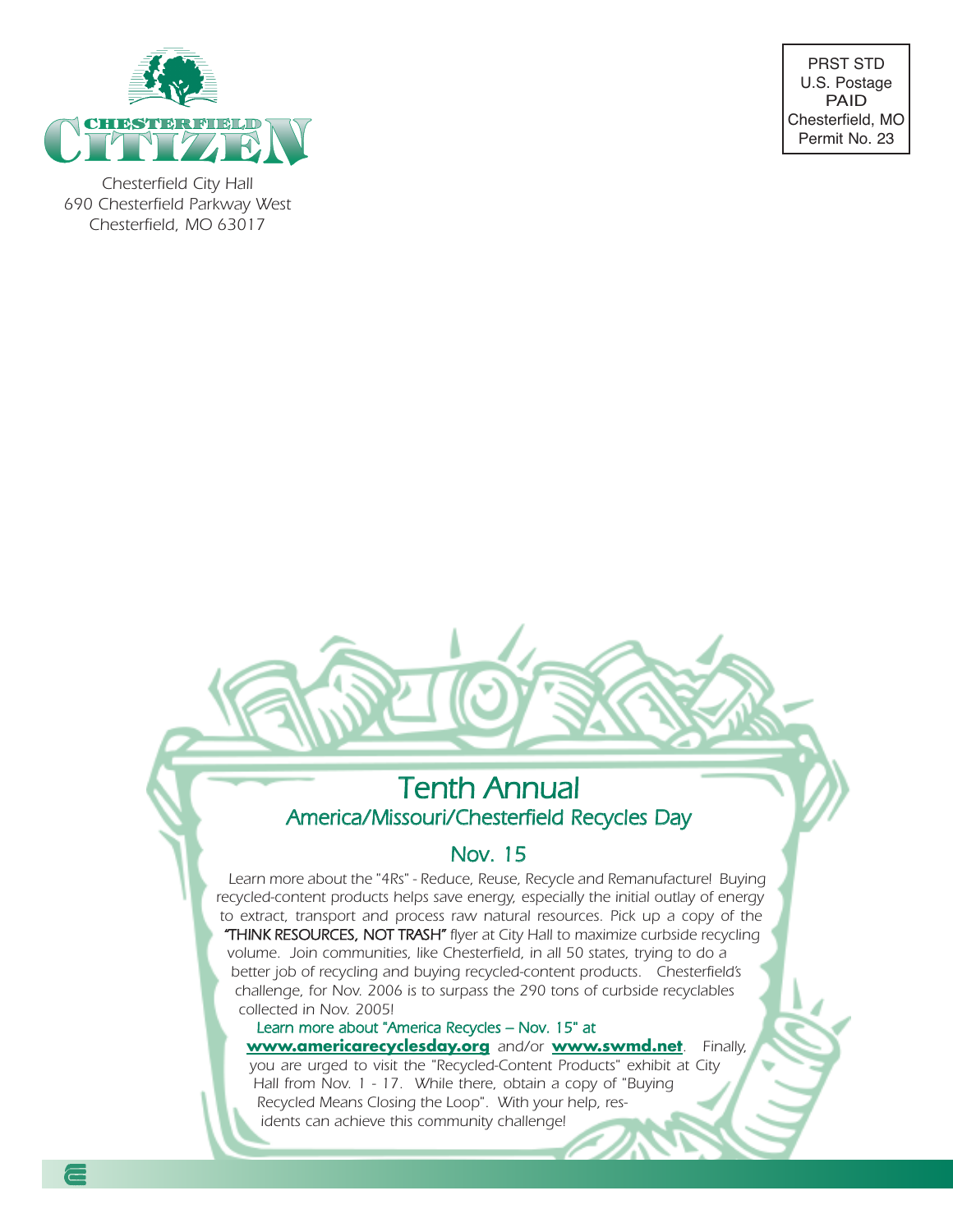

**September 2006 www.chesterfield. mo.us Volume XVIII, Number**

A QUARTERLY PUBLICATION OF THE CITY OF CHESTERFIELD

#### **John Nations 636-537-4706 Term Expires April 2009**

#### **Councilmembers:**

**Ward I Barry Flachsbart 314-434-0471 Term Expires April 2008 Jane Durrell 314-469-1439 Term Expires April 2007**

**Ward II Barry Streeter 636-537-0261 Term Expires April 2007 Bruce Geiger 636-532-9661 Term Expires April 2008**

#### **Ward III**

**Dan Hurt 636-532-2035 Term Expires April 2007 Mike Casey 636-532-7116 Term Expires April 2008**

**Ward IV Mary K. Brown 636-532-0833 Term Expires April 2007 Connie Fults 636-537-5269 Term Expires April 2008**

-Seniority by Ward-



#### **1 Mayor** Second Annual Garden Tour

hesterfield's Second Annual Garden Tour, as coordinated and conducted by the Chesterfield Beautification Committee, took place on Saturday, June 24 and was, by everyone's estimation, another very successful event! Funds raised from ticket sales for this event will be used to supplement city-wide beautification efforts. **C**

The Committee wishes to publicly thank the following homeowners, who graciously allowed visitation to their spectacular gardens: Sammi and Mike Olszewski; John Renier; Karen Koehneman; Mary Beth and Jim Fischer; Paula and John Mahoney and Barb and Ken Moor!

In addition, the Committee wishes to thank the following organizations and florists, who also participated and added greatly to this year's event: Hosta Society, Rose Society, St. Louis Herb Society, F.O.B. St. Louis, Floribunda, Botanicals on the Park, Mary Tuttle's and The Mulberry Tree!

Like every successful event, the Chesterfield Garden Tour is the direct result



Garden of Master Gardener Karen Koehneman

of much planning and preparation, in addition to the generous participation by the homeowners, organizations and businesses listed above. The Chesterfield Beautification Committee wishes to thank Tina Worth, who chaired this year's event, and the many volunteers who worked in advance of and during this year's event!

If you would like to suggest or share a garden or become involved in the planning for next year's event, please contact Mindy Mohrman at (636) 537-4773.

## First Chesterfield Ancient History Award Presented

hesterfield resident Richard E. Martens was recognized by the Chesterfield City Council, on June 19, as the recipient of the first "Chesterfield Ancient History - Leonard Blake" award! This award was recently established by the City of Chesterfield to recognize individuals or organizations who have made significant contributions toward the better understanding of Chesterfield's ancient cultures. It is named for the late Leonard Blake, whose work in this area led to a large section of Chesterfield being **C**

■ ■ ■ ■ ■ ■ ■ ■ ■ ■ ■ ■ ■ ■ ■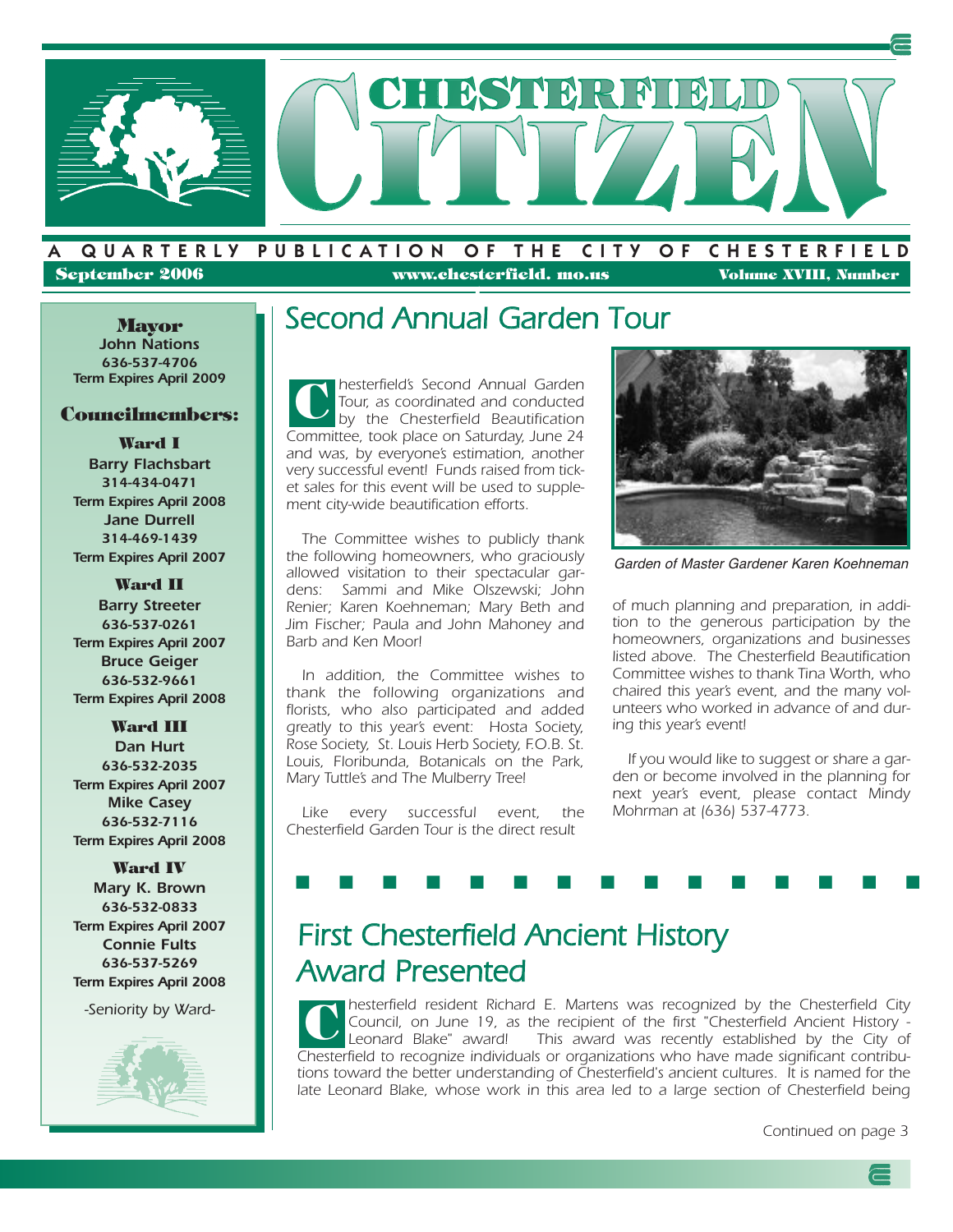### **From the Mayor**

here has been much in the news this summer about several major road projects in the St. Louis region, particularly the I-64/Highway 40 reconstruction project scheduled to begin early next year. Here in Chesterfield, we also have some major projects on the horizon which will substantially improve the movement of traffic as well as protect the quality of life for our neighborhoods. In contrast to some of the regional projects which meet with substantial resistance from the public because of the effects on adjoining neighborhoods, we have two projects in particular which have been designed to ameliorate the effects on our neighborhoods of the traffic associated with the development of Chesterfield Valley. **T**

First is the project which will reconstruct Wild Horse Creek Road between Baxter Road and the Chesterfield Parkway. The construction is expected to begin by the end of the year and will last approximately eighteen months. Wild Horse Creek Road will be reconstructed and moved from its present location so that it will be a direct connection between Baxter and the Parkway, rather than its current configuration which takes Wild Horse Creek Road to a T intersection with Chesterfield Airport Road, which then carries the traffic to the Chesterfield Parkway. Chesterfield Airport roads will then be reconstructed at its eastern end so that it intersects in a T intersection with relocated Wild Horse Creek Road. The result will be that Wild Horse will become the through road between Baxter Road and the Chesterfield Parkway.

This reconstruction of Wild Horse Creek Road on its eastern end will eliminate the backups that develop now at Wild Horse Creek and Chesterfield Airport Road and the related congestion in the vicinity of the trailer park and Historic Old Chesterfield, which is on Chesterfield Airport Road east of Baxter Road. This area has borne a heavy share of the traffic associated with both the development of the Valley as well as the substantial residential development off Wild Horse Creek Road in the past twenty years.

Unlike many projects around the region, we are hopeful that this project will have minimal impact on your travels during the actual construction process since the new road will be constructed before the current roadway is removed.

The second project of substantial interest is the reconstruction of the intersections of Wild Horse Creek Road, Kehrs Mill Road, and Long Road. This area has long been one of the biggest traffic disasters in the City. The intersections at this location will be completely rebuilt so that Kehrs Mill Road will

**2**

T into a reconfigured Long Road and Wild Horse Creek Road which together will form a continuous through road from Long Road to that portion of Wild Horse Creek Road to the west of this location. The new intersection will not only relieve the



area of the some of the traffic backups of recent years, it will also move the road network and the congestion further away from the neighborhoods on Kehrs Mill Road. Simultaneously, Long Road will be widened from this re-built intersection to Chesterfield Airport Road. Given the myriad of design issues involved, including the impact on the creek, construction is not expected to begin until 2008.

This project will also include the construction of pedestrian trails as part of the rebuilding of these intersections, as well as trails along the newly widened Long Road. This is all part of the overall plan to create pedestrian connections between the neighborhoods as well as between the neighborhoods and the Valley, and specifically the levee trail system to be constructed in the coming years.

These two projects are possible by the voter approved establishment of the Transportation Development District in Chesterfield Valley. By harnessing the power of the business centers, the City is able to improve the quality of life in the neighborhoods. It's all part of our effort to bu8ld an unsurpassed quality of life and to never stop working in making Chesterfield a better place to be.

4a te

John Nations Mayor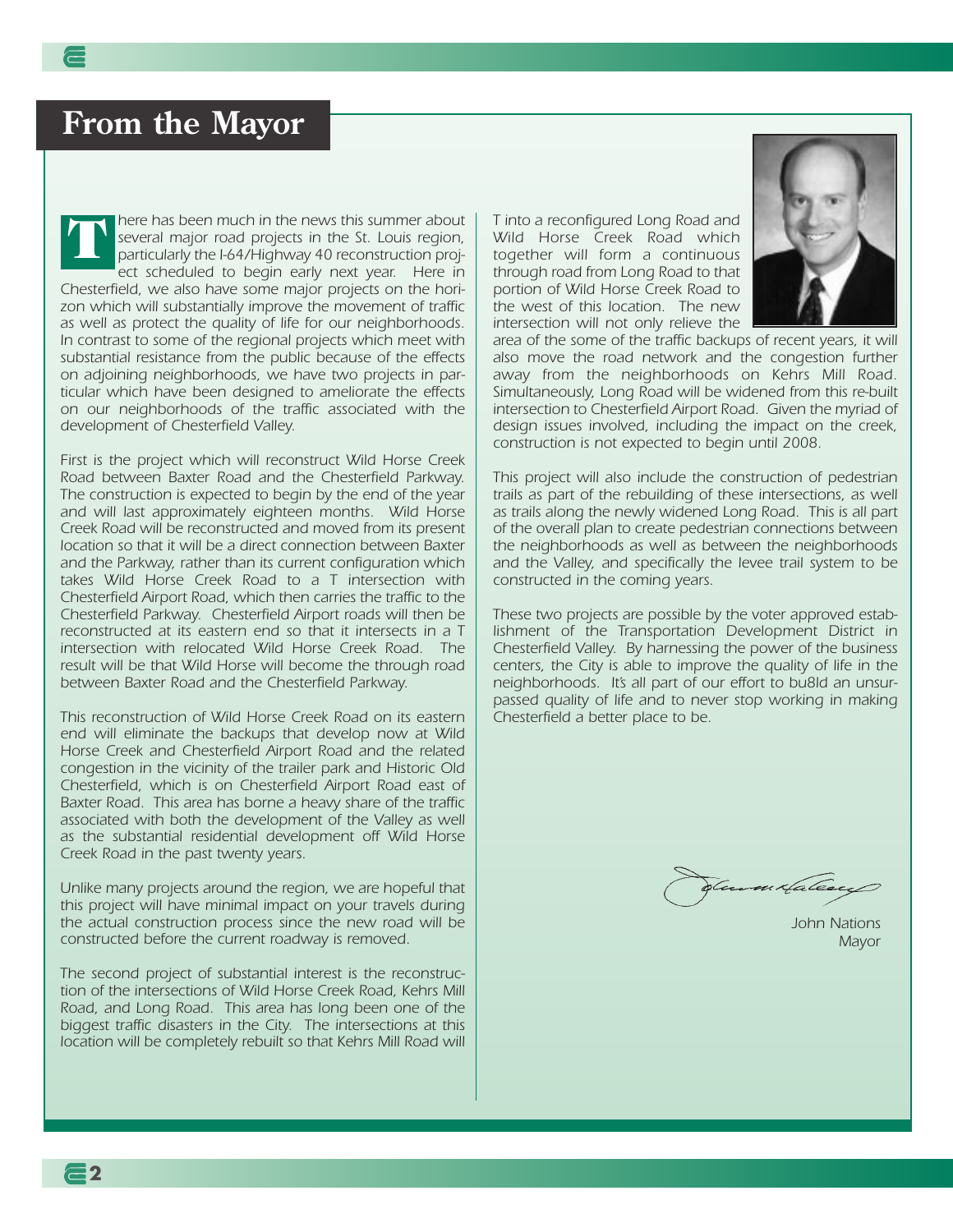## Recycling = ENERGY **CONSERVATION**

he U.S. Senate Environment and Public Works Committee has estimated in 2005 that the amount of lost energy from throwing away aluminum, steel cans, PET and glass containers, newsprint and corrugated packaging is equivalent to the annual output of 15 medium-sized coal power plants. Increasing the recycling rate of these commodities by 10% would save enough energy annually to heat 74,350 million American homes, supply electricity to 2.5 million Americans and save about \$771 million for barrels of crude oil. (Resource Recycling, 8/05). **T**

- 1. Recycling aluminum saves 95% of the energy used to manufacture virgin aluminum.
- 2. Recycling one ton of newspaper saves enough energy to heat a home for 6 weeks.
- 3. Recycling one ton of plastics saves the equivalent of 3.85 barrels of oil.
- 4. Recycling one glass bottle can save enough energy to light a 100-watt bulb for four hours.
- 5. The 953,900 tons of paper, glass, metals, plastics and other materials recycled in 2003 saved enough energy to power 124,000 homes for one year.

Less energy used means less burning of fossil fuels, such as coal, oil and natural gas. Most of the energy used in industrial processes and related transportation involves burning fossil fuels. When burned, these fuels release pollutants, such as sulfur dioxide, nitrogen oxide and carbon monoxide into the air. (St. Louis-Jefferson Solid Waste Management District's current "Environmental Benefits of Recycling")

#### HELP CONSERVE ENERGY – PLEASE MAXIMIZE RECYCLING!

### Annual Fall Recycle Drive

Textiles, cardboard, chipboard, magazines and catalogs may be recycled from Oct. 28 through Nov. 5, at Dierberg's Market Place, 1730 Clarkson Road. This FREE opportunity augments curbside recycling and anyone can participate!





### e-Cycle St. Louis

Over the past four years, the Citizens Committee for the Environment (CCE) helped to establish TEN sustainable e-cycle host sites in St. Louis City and County, St. Charles County and Jefferson County. For their efforts, the CCE recently received an award from the St. Louis-Jefferson Solid Waste Management District and Missouri Recycling Association for their efforts. CONGRATULATIONS to the CCE! A complete list of collection locations, accepted materials and applicable fess can be found at www.ecyclestlouis.org.

#### HELP KEEP ELECTRONICS OF ALL TYPES OUT OF LANDFILLS!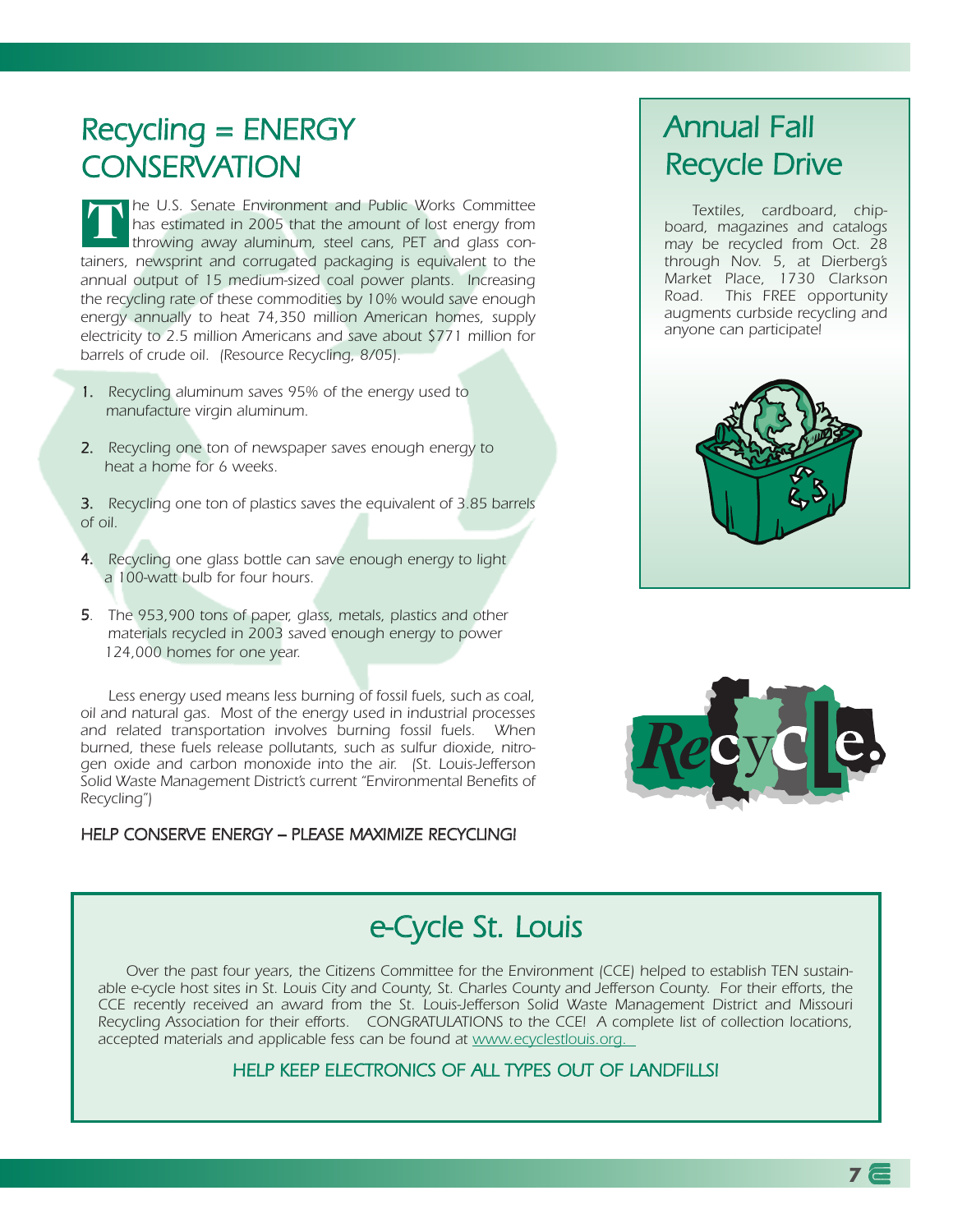### Deer Hunting In The City of Chesterfield

eer hunting, in accordance with Missouri State Law, has been and continues to be allowed on large ten-acre parcels of land and in the area north of the agricultural levee, north of Highway 40-64. However, in an effort to assist residents in controlling damage to personal property caused by deer, the City Council, in December of 2005, adopted an additional limited deer hunting policy under Ordinance No. 2217. Archery deer hunting is allowed in residential areas of one-acre or more (several parcels may be combined to meet the one-acre requirement). Archers may not hunt within close proximity to streets or public areas and must be experienced, following all State hunting guidelines, as well as obtaining liability insurance. Additionally, property owners must obtain insurance, as well as receive permission from contiguous land owners prior to allowing hunting on their property. **D**

Additional information, "Intent to Hunt" forms, and all related necessary documentation may be found on the City's website under <sup>a</sup> search for Ordinance No. 2217, or by stopping by City Hall during normal business hours. As <sup>a</sup> reminder, Archery Deer Hunting Season is Sept. 15 – Jan. 15.

Mandatory Bow Hunter Safety Classes are offered through the Missouri Department of Conservation. For more information about the classes, call (314) 301-1500.

**6**

### Holiday Trash Schdule

Labor Day – Monday routes will be picked up on Tuesday, Tuesday routes on Wednesday, Thursday routes on Friday and Friday routes on Saturday.

Thanksgiving Holiday – Thursday routes will be picked up on Friday and Friday routes on Saturday.



### Hazardous Household Chemical Collections



For collections, call St. Louis County Department of Health - Waste Management Branch Hotline at (314) 286-9200 or (314) 615-8958, or visit their website at www.stlouisco.com.

### Historical Commission Sponsors Bus Tour



Historian and author, Dan Rothwell, will conduct a bus tour of historical Chesterfield sights on Saturday, Oct. 7, beginning at 9:30 a.m. at City Hall.

The fee is \$15/person. Reservations are required. Call Terry Wunderlich at (636) 532-3134 for further details.

### 50th and 51st Green Team Awards Given

**The Citizens Committee for the Environment (CCE) has named Gary Schimmelpfenig and Jon** Wingo, of DJM Ecological Services and Gary Gilliam of Resource Management Company as the 50th and 51st Green Team Award recipients, respectively. This awards program, provided through grant funding, has thanked and honored recipients for conservation of natural resources since the mid-1990s. The above-named individuals have been actively involved in a wide variety of activities in support of the Chesterfield Committee for the Environment mission, including, but not limited to, the National Wildlife Federation's Community Habitat Certification Process, "Tree Days", National Arbor Day and the measurement and verification of the total tonnage of recyclables taken from Chesterfield to the Material Recovery Facility. CONGRATULATIONS to Messrs. Schimmelpfenig, Wingo and Gilliam! **T**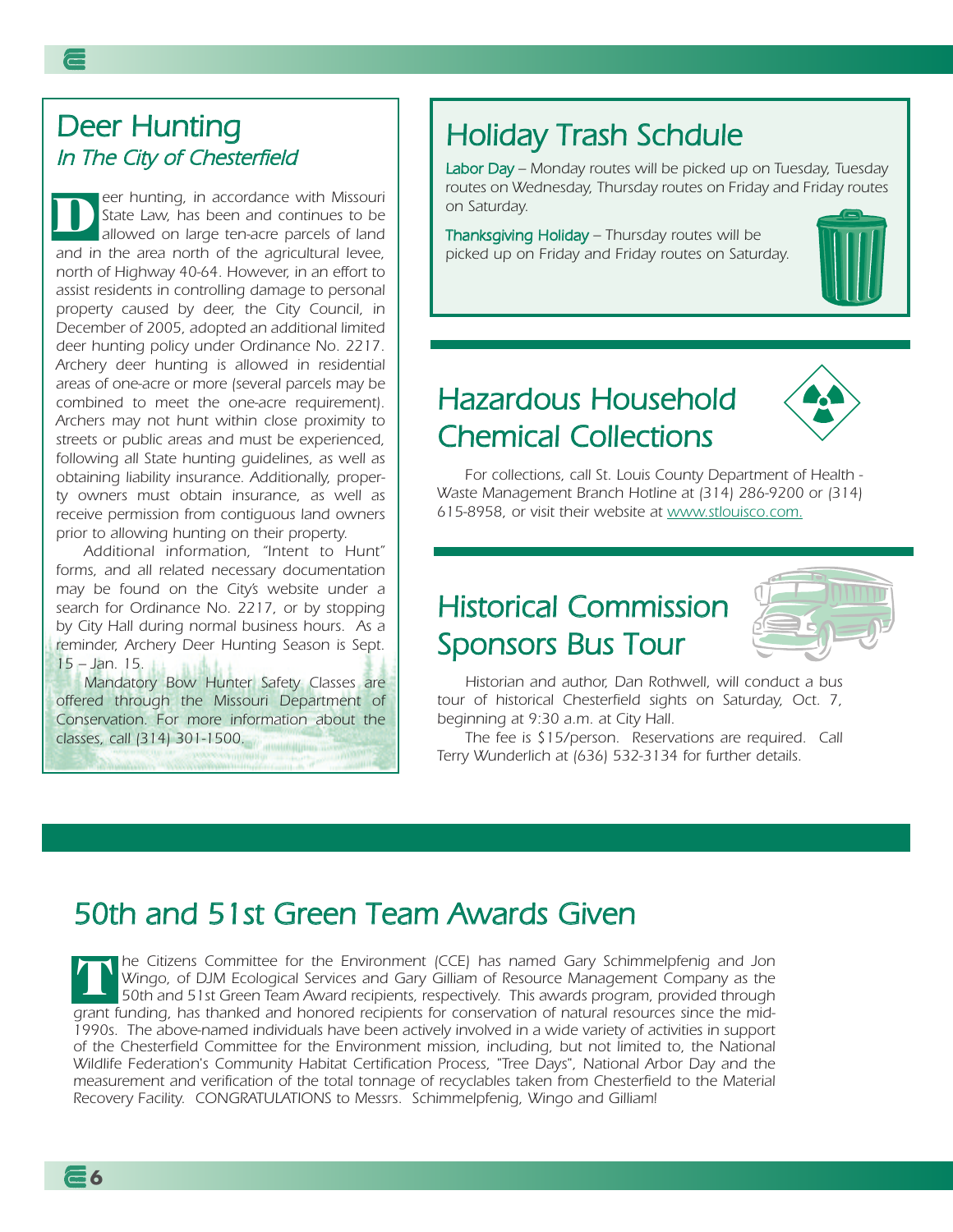#### **September**

- **4 Labor Day Holiday** City Hall Closed
- **6 City Council** City Hall, 7 p.m.
- **11 Planning Commission** City Hall, 7 p.m.
- **18 City Council** City Hall, 7 p.m.
- **18 City Council City Hall, 7 p.m. 25 Planning Commission City Hall, 7 p.m. 23 Planning Commission City Hall, 7 p.m. 23 Planning Commission City Hall, 7 p.m. 23 25 Planning Commission** City Hall, 7 p.m.

#### **October**

- **4 City Council** City Hall, 7 p.m.
- **11 Planning Commission** City Hall, 7 p.m.
- **16 City Council** City Hall, 7 p.m.
- **25 Planning Commission** City Hall, 7 p.m.

#### **November**

| 6     | <b>City Council</b><br>City Hall, 7 p.m.         |
|-------|--------------------------------------------------|
| 10    | Veteran's Day (observed)<br>City Hall Closed     |
| 13    | <b>Planning Commission</b><br>City Hall, 7 p.m.  |
| 20    | <b>City Council</b><br>City Hall, 7 p.m.         |
| 23/24 | <b>Thanksgiving Holidays</b><br>City Hall Closed |
| 27    | <b>Planning Commission</b><br>City Hall, 7 p.m.  |

■ ■ ■ ■ ■ ■ ■ ■ ■ ■ ■ ■ ■ ■ ■

#### CONGRATULATIONS to Mr. Martens, as the first recipient of this award!



L to R: Steve Lander, Chair Person of The Landmarks Preservation Committee, Richard Martens, Recipient, and Mayor John Nations.

Continued from page 1

placed on the National Register of Historic Places, as the Bonhomme Creek Archaeological District.

After his retirement from McDonnell Douglass, Mr. Martens made archaeology his new full-time job. He is a member of the Board of Directors of the Missouri Archaeological Society and has written several articles, regarding local sites. In 2004, he published an article in The Missouri Archaeologist, the journal of the Missouri Archaeological Society and, over the past years, has spoken to an estimated 3,000 students, from kindergarten through high school, about archaeology.



### City Council Actions

#### ORDINANCES:

Creates a municipal offense for the public display of obscene material or distribution of material harmful to children (Ord. No. 2267, May 15, 2006)

Prohibits the renting of a room in an occupied single-family residence (Ord. No. 2268, May 15, 2006)

Regulates the placement of portable storage units (Ord. No. 2270, May 15, 2006)

#### APPOINTMENTS

Jody DeBold and Marilyn Moonan appointed to the Beautification Committee.

Donna Percherski appointed to the Citizens Committee for the Environment.

**Bill Dowdy** appointed to the Parks, Recreation and Arts Citizens Advisory Committee.

Wendy Geckeler appointed to the Planning Commission.

Randy Logan appointed to the Police Personnel Board.

#### **PROCLAMATIONS**

To Kiwanis Club of Chesterfield in celebration of its 18th Annual Civic Prayer Breakfast.

To Dawson and Parker Foster, Scott Robert Wildgen and Jason Zweig for having achieved the rank of Eagle Scout.

To the Sisters of Mercy in celebration of their 150th Anniversary for providing health care services to the community.

To Old Newsboys Day for its 50th Year Campaign.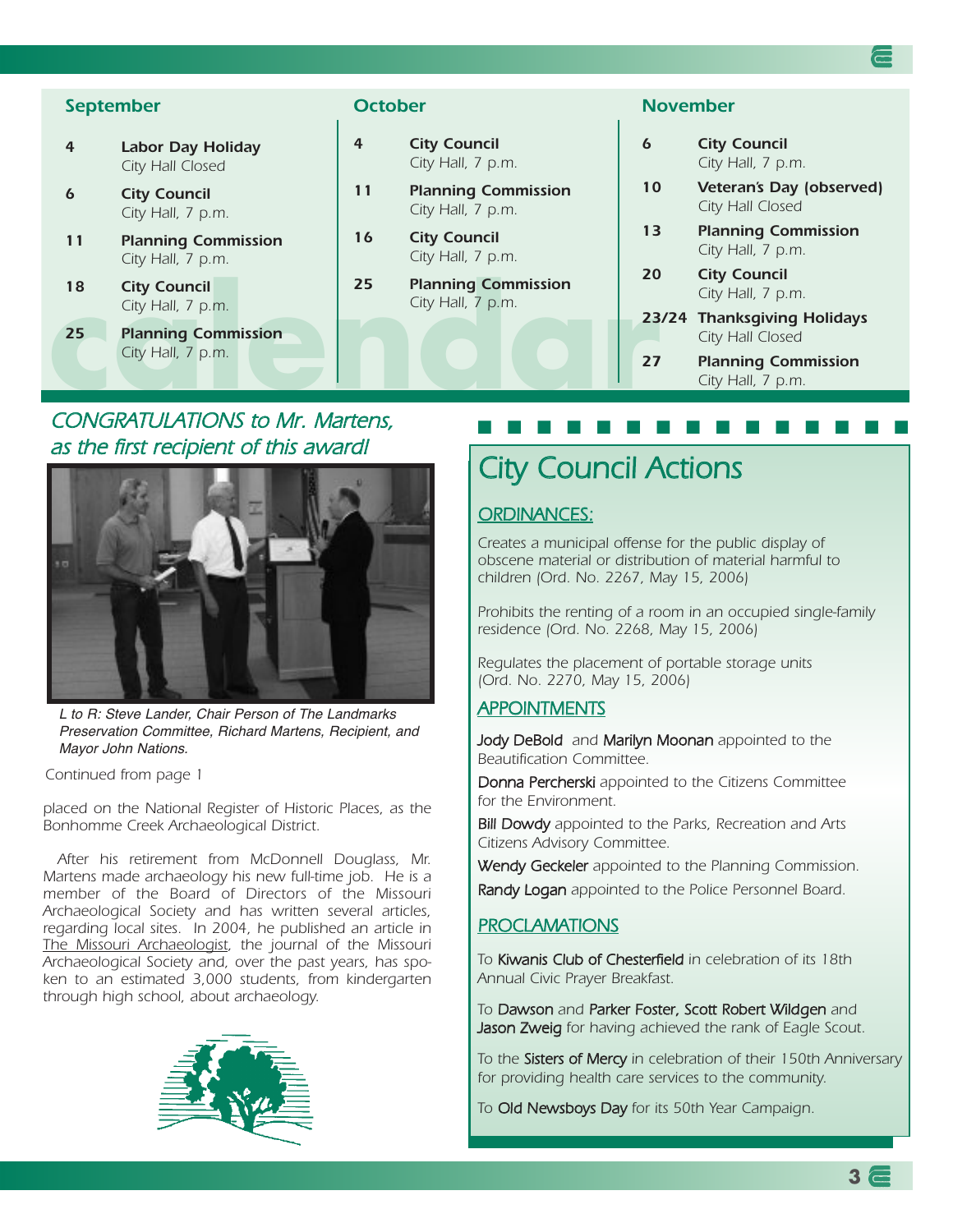### Community Emergency Response Team (CERT)

ollowing a major disaster, first responders who provide fire and medical services may not be able to meet the demand for emergency services for the first 72 hours of the disaster. Serious problems such as communication failures, road blockages and significant numbers of injured victims may prevent people from accessing those emergency services they have come to expect at a moment's notice. People may have to rely on each other for help in order to meet their immediate life saving and life sustaining needs. **F**

It has been proven many times that under disaster conditions, family members, fellow employees, and neighbors will spontaneously try to help each other. This was the case following the Mexico City earthquake where untrained, spontaneous volunteers saved 800 people. Sadly to say, over 100 untrained volunteers lost their lives while attempting to save others. This is a high price to pay and is preventable through training.

Starting Sept. 20, the Chesterfield Police Department and Monarch Fire EMS will co-host the 24-hour Community Emergency Response Team (CERT) training program.

The CERT program provides an effective first-responder capability with the aid of citizen involvement. Acting as individuals or in teams during a disaster, trained CERT volunteers can fan out within a particular neighborhood or business complex extinguishing small fires, performing light search and rescue and rendering basic first aid for disaster victims.

Individual civilian volunteers will be recruited and trained as neighborhood, business, and government teams that, in essence, will be auxiliary first responders. These groups can provide immediate assistance to victims in their area, organize spontaneous volunteers who have not had the training, and collect disaster intelligence that will assist professional responders with prioritization and allocation of resources following a disaster.

CERT is about readiness, people helping people, rescuer safety, and doing the greatest good for the greatest number. Through training, citizens can manage utilities, put out small fires, provide basic medical aid and save the lives of neighbors or co-workers.

**CERT** is a positive and realistic approach to emergency and disaster situations where citizens can make a difference.

This is the ninth CERT training session in Chesterfield. The training will be on Wednesday afternoons 1p.m. - 5p.m. Sept. 20 – Oct. 25. For further details or registration, contact Chesterfield Police Capt. W. Graham Burnley at (636) 537- 3000 or gburnley@chesterfield.mo.us Information is also available on the City's Web Site.

### **Chesterfield Beautification Awards - 2006**

ooking for someplace to drive late on some Sunday afternoon? The members of the Chesterfield Beautification Committee are pleased to announce the recipients of the 2006 awards. The following subdivisions and businesses have invested in the community and, through their efforts, have added to the overall quality of life: **L**

Neighborhood Entrance - AMBERLEIGH (corner of Schoettler Road and Clayton Road); BELLE MONTE (Conway Road, just past Delmar Gardens entrance); and, PICARDY (Corner of Kehrs Mill Road and Clarkson Road).

Small Business - MILLER'S CROSSING (on Olive Blvd, in Hog Hollow); FRIENDSHIP VILLAGE (on Olive Blvd. at Appalachian Trail, across from the Shenandoah Subdivision); and SUNRISE ASSISED LIVING (on Clarkson Road, south of Baxter Road).

Large Business - THF REALITY - CHESTERFIELD COMMONS (Chesterfield Valley); DELMAR GARDENS ORTHOPEDIC CENTER (North of I-64/Highway 40, just east of the Chesterfield Parkway); BAXTER GARDENS APARTMENTS (on Baxter Road, west of Clarkson Road and East of Wildhorse Creek Road).

Each of these award-winners is certainly worth the time to see! The Beautification Committee received numerous nominations, which is a tribute to the overall quality of development in Chesterfield. We celebrate these award-winners for making Chesterfield a more livable and attractive community!



"Miller's Crossing

三*0*